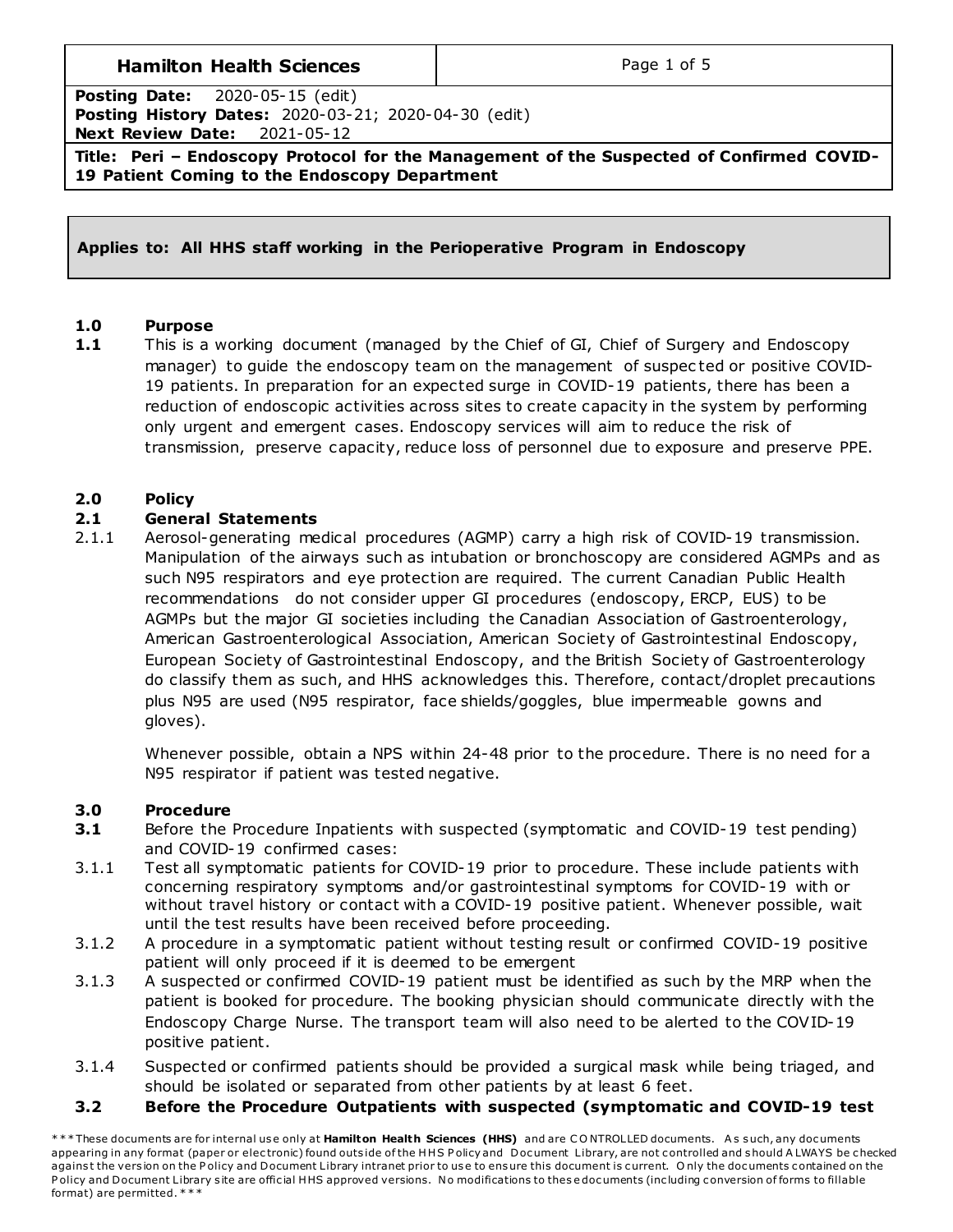# **Hamilton Health Sciences**  $\qquad$  **Page 2 of 5**

**Posting Date:** 2020-05-15 (edit)

**Posting History Dates:** 2020-03-21; 2020-04-30 (edit) **Next Review Date:** 2021-05-12

**Title: Peri – Endoscopy Protocol for the Management of the Suspected of Confirmed COVID-19 Patient Coming to the Endoscopy Department**

# **pending) and COVID-19 confirmed cases:**

3.2.1 All outpatients will be done on designated pooled lists by service.

All outpatients will be screened according to the HHS guidelines. If patients fail screening questions (i.e. suspected or confirmed COVID-19), they will not be able to proceed with the procedure.

- Patients with suspected COVID-19 will be referred for testing.
- Patients with confirmed COVID-19 infection will be reassessed by the MRP and if the procedure is still deemed to be urgent, it will be rebooked after alerting the Endoscopy Charge Nurse, and processes for COVID-19 positive patients will be followed.
- **3.3** Before the Procedure Emergency Department (ED) Patients (After Hours) with suspected (symptomatic and COVID-19 test pending) and COVID-19 confirmed cases:
- 3.3.1 Due to the urgent/emergent nature of the endoscopic procedures performed in the ED, it is not always possible to obtain a NPS and wait for test results before proceeding.
- 3.3.2 **Risk assessment and stratification of patients should occur prior to any endoscopic procedure in the ED.**
- 3.3.4 Patients deemed to be at low or no risk for COVID-19 infection, procedures can be performed in closed room with no negative pressure.
- 3.3.5 For patients deemed to be at high risk for COVID-19 infection, procedures should be deferred until NPS results are available whenever possible. Procedure will only proceed if it is deemed to be emergent, and should be performed in a negative pressure room (PR at JH and TR 1 at HGH). If a negative pressure room is not available, a portable HEPA filtration unit should be placed in the room from the time the patient enters the room if available. It is considered safe to proceed with the procedure in the absence of a HEPA filter.
- 3.3.6 Contact/droplet precautions plus N95 are used (N95 respirator, face shields/goggles, blue impermeable gowns and gloves) for all urgent/emergent procedures performed in ED without NPS testing.

# **3.4 During the Procedure for Suspected / COVID-19 Positive Patients**

- 3.4.1 Only health care professionals essential for performance of the procedures should be in the procedure room. Avoid personnel switches during procedures. Non-procedural personnel should avoid entering the procedure room once a patient has entered.
- 3.4.2 Procedure should occur in a negative pressure room, if available.
- 3.4.3 If a negative pressure room is not available, a portable HEPA filtration unit should be placed in the room from the time the patient enters the room if available. It is considered safe to proceed with the procedure in the absence of a HEPA filter.
- 3.4.4 All extra equipment present in the room will be removed.
- 3.4.5 Place a plastic bag over the processor in the room and scope as much as possible.
- 3.4.6 Droplet/contact plus N95 signage to be hung outside of the room.
- 3.4.7 Only 1 door will be allowed for entry and exit of the room including the HCA. This will minimize opening and closing of the door.
- 3.4.8 Have a team meeting with staff (MRP/Endoscopist, nursing staff, HCA team) prior to sending for patient.
- 3.4.9 Transportation to and from the endoscopy unit will be managed through transportation

\*\*\* These documents are for internal use only at Hamilton Health Sciences (HHS) and are CONTROLLED documents. As such, any documents appearing in any format (paper or electronic) found outside of the HHS Policy and Document Library, are not controlled and should A LWAYS be checked against the version on the Policy and Document Library intranet prior to use to ensure this document is current. Only the documents contained on the Policy and Document Library site are official HHS approved versions. No modifications to these documents (including conversion of forms to fillable format) are permitted. \* \* \*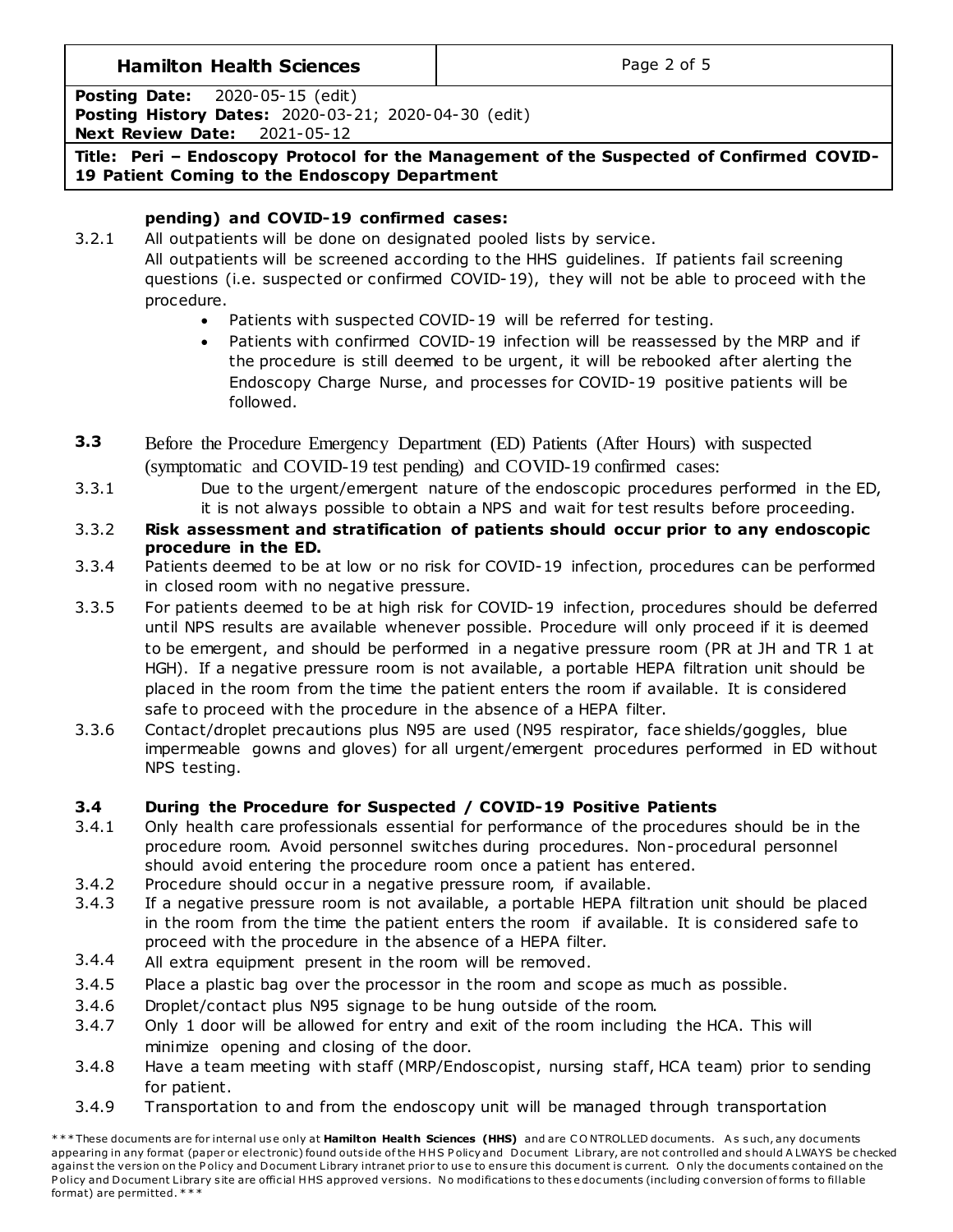#### **Hamilton Health Sciences**  $\qquad$  **Page 3 of 5**

**Posting Date:** 2020-05-15 (edit) **Posting History Dates:** 2020-03-21; 2020-04-30 (edit) **Next Review Date:** 2021-05-12

**Title: Peri – Endoscopy Protocol for the Management of the Suspected of Confirmed COVID-19 Patient Coming to the Endoscopy Department**

#### protocol.

- 3.4.10 Nursing support will be 2 nurses in the room: 1 will support charting, 1 will support patient.
- 3.4.11 Have an extra nurse outside of the room to support extra equipment if needed (runner) .
- 3.4.12 A positive patient will be admitted and recovered in the negative pressure procedure room and then transferred back to their admitted area.
- 3.4.13 Ensure PPE supplies are available before entering the procedure room. These include:
	- N95 respirator
	- Face shields/goggles
	- Blue impermeable gowns
	- Gloves.
	- OR hat (optional)

Shoe cover (optional)

 $\bullet$ 

- 3.4.14 Donning and Doffing of PPE should be done according to HHS procedures. Use the buddy system to confirm that the PPE is correctly in place.
- 3.4.15 Once patient recovers, a stat transfer will be put in by business clerk.

## **3.5 After the Procedure for Suspected / COVID-19 Positive Patients**

- 3.5.1 HCA attendant will pre-clean scopes inside the procedure room wearing surgical mask, eye protection, gloves, and impermeable gown.
- 3.5.2 Take scope directly to the MDRD area and communicate COVID + patient to reprocessing staff.
- 3.5.3 Dispose any unused equipment.
- 3.5.4 Wipe down processor and all other equipment in the room, i.e. tables, desk, biopsy table, stretchers.
- 3.5.5 For endoscopes and reusable medical equipment utilized on patients regardless of COVID-19 status, standard cleaning endoscopic disinfection and reprocessing protocols should be followed.
- 3.5.6 Call EA stat to clean room once the procedure is finished. Environmental cleaning policy for COVID-19 to be followed.

#### **4.0 Cross References**

IC - [Transportation of Patients Within or Between Healthcare Facilities of Who are Suspected](http://policy.hhsc.ca/Site_Published/hhsc/document_render.aspx?documentRender.IdType=6&documentRender.GenericField=&documentRender.Id=100159)  [or Confirmed COVID -19](http://policy.hhsc.ca/Site_Published/hhsc/document_render.aspx?documentRender.IdType=6&documentRender.GenericField=&documentRender.Id=100159)

# **5.0 Developed By**

Service Chief, Division of Gastroenterology

# **6.0 In Consultation With**

HHS COVID-19 SME Group Infection Prevention and Control Joint Health and Safety

# **7.0 Approved By**

HHS COVID-19 Corporate Command Centre

#### **8.0 Appendices**

\*\*\* These documents are for internal use only at Hamilton Health Sciences (HHS) and are CONTROLLED documents. As such, any documents appearing in any format (paper or electronic) found outside of the HHS Policy and Document Library, are not controlled and should A LWAYS be checked against the version on the Policy and Document Library intranet prior to use to ensure this document is current. Only the documents contained on the Policy and Document Library site are official HHS approved versions. No modifications to these documents (including conversion of forms to fillable format) are permitted. \* \* \*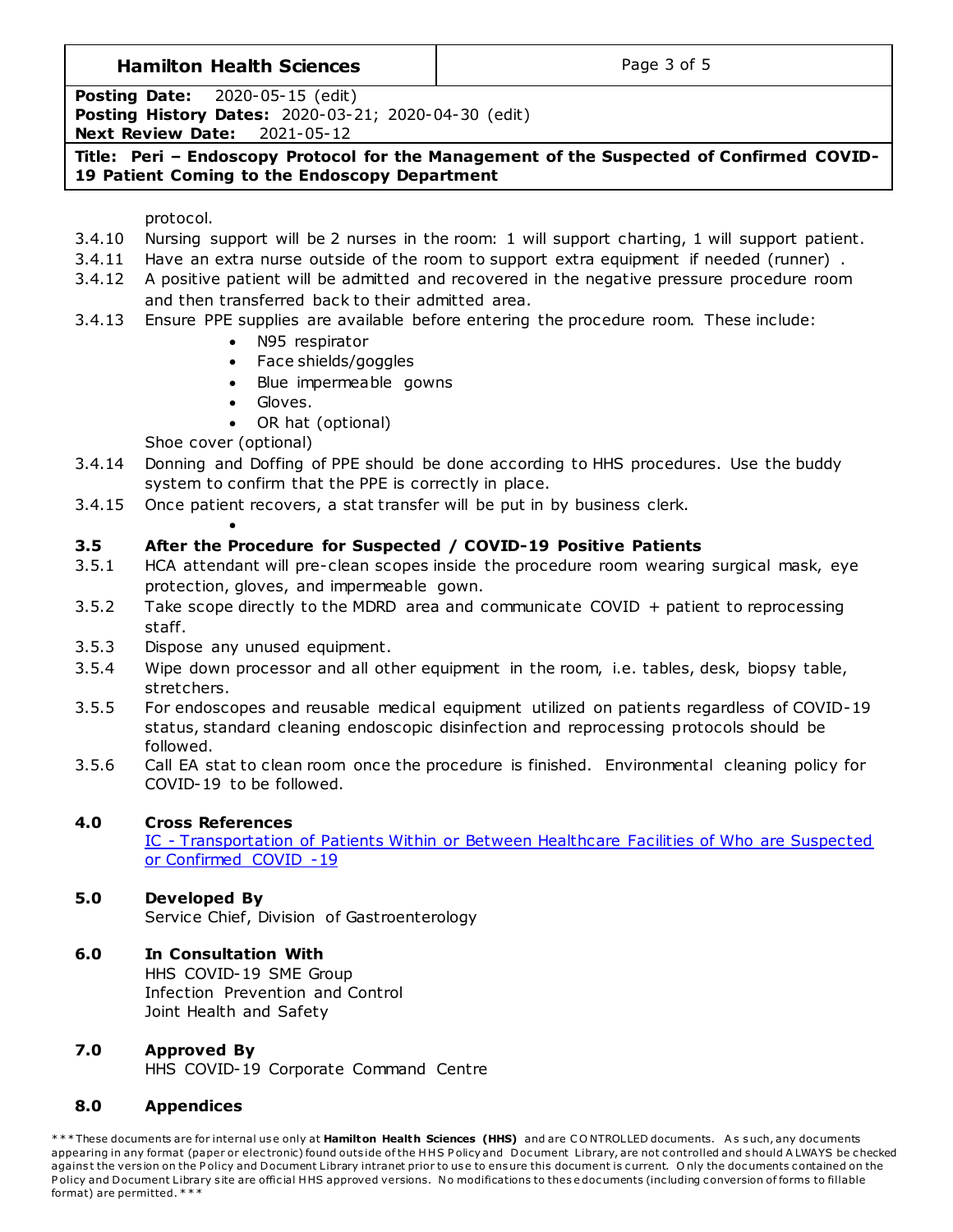#### **Hamilton Health Sciences**

Page 4 of 5

2020-05-15 (edit) **Posting Date:** Posting History Dates: 2020-03-21; 2020-04-30 (edit) **Next Review Date:** 2021-05-12

Title: Peri - Endoscopy Protocol for the Management of the Suspected of Confirmed COVID-19 Patient Coming to the Endoscopy Department

**Endoscopy PPE Guideline** 

| <b>Keyword</b>    | COVID-19, covid, coronavirus, endoscopy, PPE |
|-------------------|----------------------------------------------|
| <b>Assignment</b> |                                              |

\*\*\*These documents are for internal use only at Hamilton Health Sciences (HHS) and are CONTROLLED documents. As such, any documents appearing in any format (paper or electronic) found outside of the HHS Policy and Document Library, are not controlled and should ALWAYS be checked against the version on the Policy and Document Library intranet prior to use to ensure this document is current. Only the documents contained on the Policy and Document Library site are official HHS approved versions. No modifications to these documents (including conversion of forms to fillable format) are permitted. \*\*\*